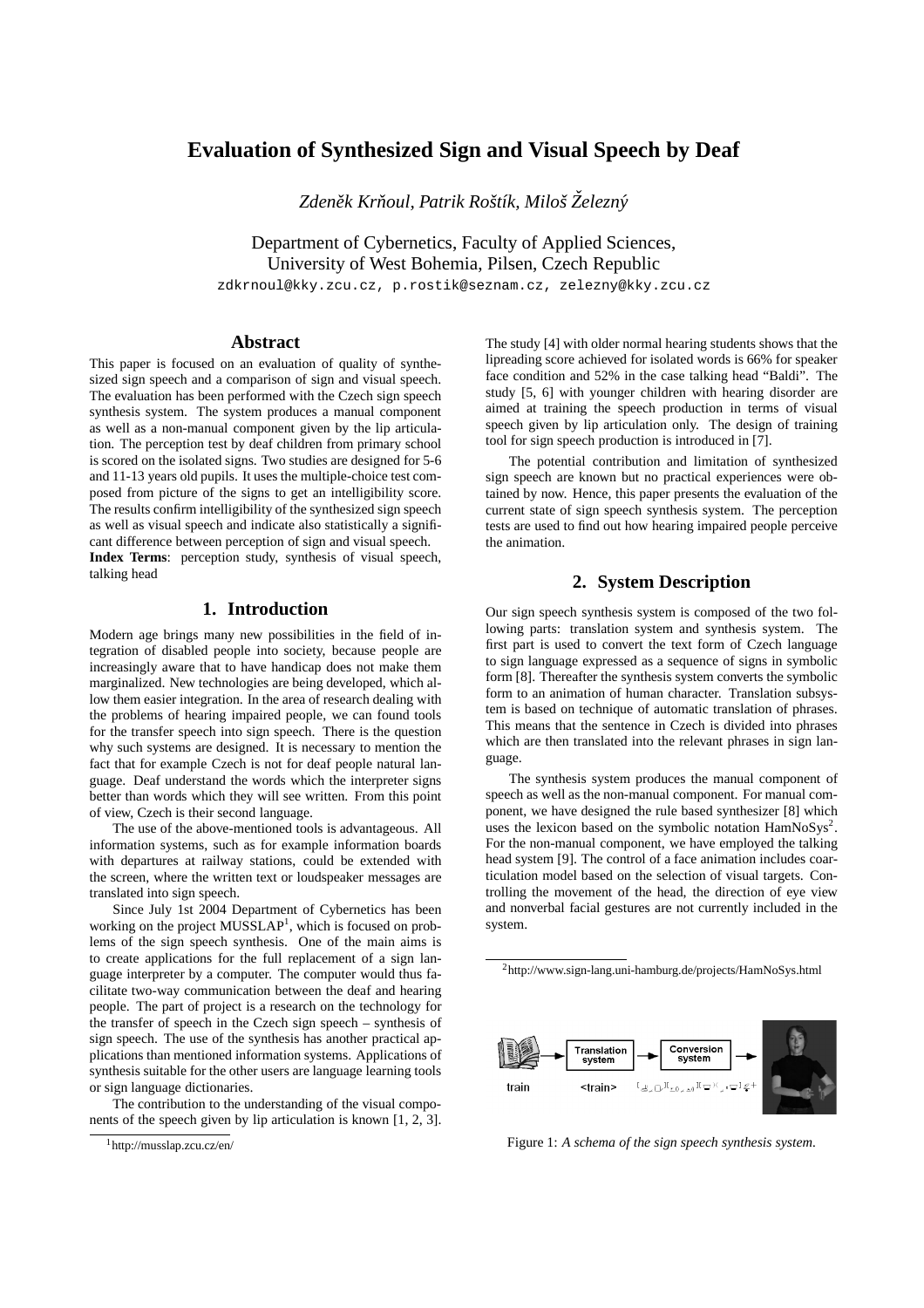

Figure 2: *The screenshot of the editor used for symbolic notation. The right window has been used for creating or editing of a symbolic string. The left window provides the animation of the edited sign.*

### **2.1. Notation Process**

The main structure of HamNoSys is composed from three types of blocks which are notated with about 200 symbols. There are a symmetry block, block of starting position and block of actions. The starting position determines the shape of the hand, hand and palm orientation and location in space. The block of actions is used to write hand movements. Because all movements are implicitly included for the right hand, which is regarded as dominant here, the notation for the left hand can be solved by the symmetry block or these movements can be notated separately. All three above mentioned blocks are optional and can therefore be omitted.

#### **2.2. Editor for Symbolic Notation**

An editor for symbolic notation was developed from the need to facilitate the process of creating a symbolic representation of signs. The editor allows annotators to verify the sequence of inserted symbols. The editor consists of the table of symbols, the edit box, the list box of stored symbolic strings and the feedback animation. The feedback animation is given by our synthesis system. The synthesis system checks symbolic string of notated sign and converts properly composed string to the animation of manual component. By using feedback animation, annotators can repeatedly change for example different shapes by hand, the intensity of motion or different points of contact. The animation model can be rotated or zoomed in and created animation can be shown frame by frame forward or backward. A screenshot of the editor is shown in Fig 2.

# **3. Evaluation Study**

The synthesis of sign language has not yet been tested for the understandability with deaf subjects. The first study was conducted with hearing subjects [8]. The study compared the animation of isolated signs with video records of sign language speaker as well as the synthesis of animation for continuous sign speech with text in the subtitles. The signed speech was presented using only manual component.

The aim of this evaluation study is to score quality of synthesized sign speech and also to compare the perception of sign speech and visual speech. For the study, deaf children from primary school have been selected. The study is aimed at the understanding isolated signs. It consists of two experiments and



Figure 3: *An example of two choices from the sheet used for filling answers in multiple-choice test. Three choices are offered in form of three illustrations.*

either is composed from two tests. The second test followed the first test after three weeks. Five deaf pupils were chosen from the preliminary class and the first class (5-6 years) as participants for the first experiment and six deaf pupils from the sixth and seventh class (11-13 years) for the second experiment.

#### **3.1. Test Material**

Test material is composed of the synthesized animation and isolated signs only. The video records of a sign language speaker are not used here. Since, the evaluation study is meant for deaf children, we selected such signs, which are familiar for them. We collected 15 signs from videotapes used in the curriculum of the preliminary class. These signs ought to know all participated pupils. The signs are new for pupils from the preliminary class and pupils from the first class should have it adopted. Pupils in sixth and seventh class should have to know these signs very well.

The symbolic notation of these signs was determined before the evaluation study. The editor was used with accordance Czech sign speech vocabulary to create the manual component of sign speech. The phonetic transcription of the word form of the signs and the choice of a sufficient speech rate was used to set the non-manual component. Non-manual component tested in this study is expressed by lip articulation only. This is the signed Czech variant when face gestures or non-verbal expressions are not included. The signs are articulated as well in the written form.

The created signs were captured into the video records. Two types of the records were prepared. The first one captures the entire animated character. The animation includes both manual component as well as simultaneously expressed nonmanual component. The second type of the records captures detail on the head of animation model. The manual component is not controlled here. All records contains only the visual information without a sound track. The resolution of video records were 372x480 pixels, 25 frame per second and as compression is used XVid MPEG4 codec. The video records were checked by the teacher before the study and the errors were corrected.

Further, we have prepared sheets for the multiple-choice test with three response options (one correct response) composed from randomly arranged pictures of the tested words, Fig. 3.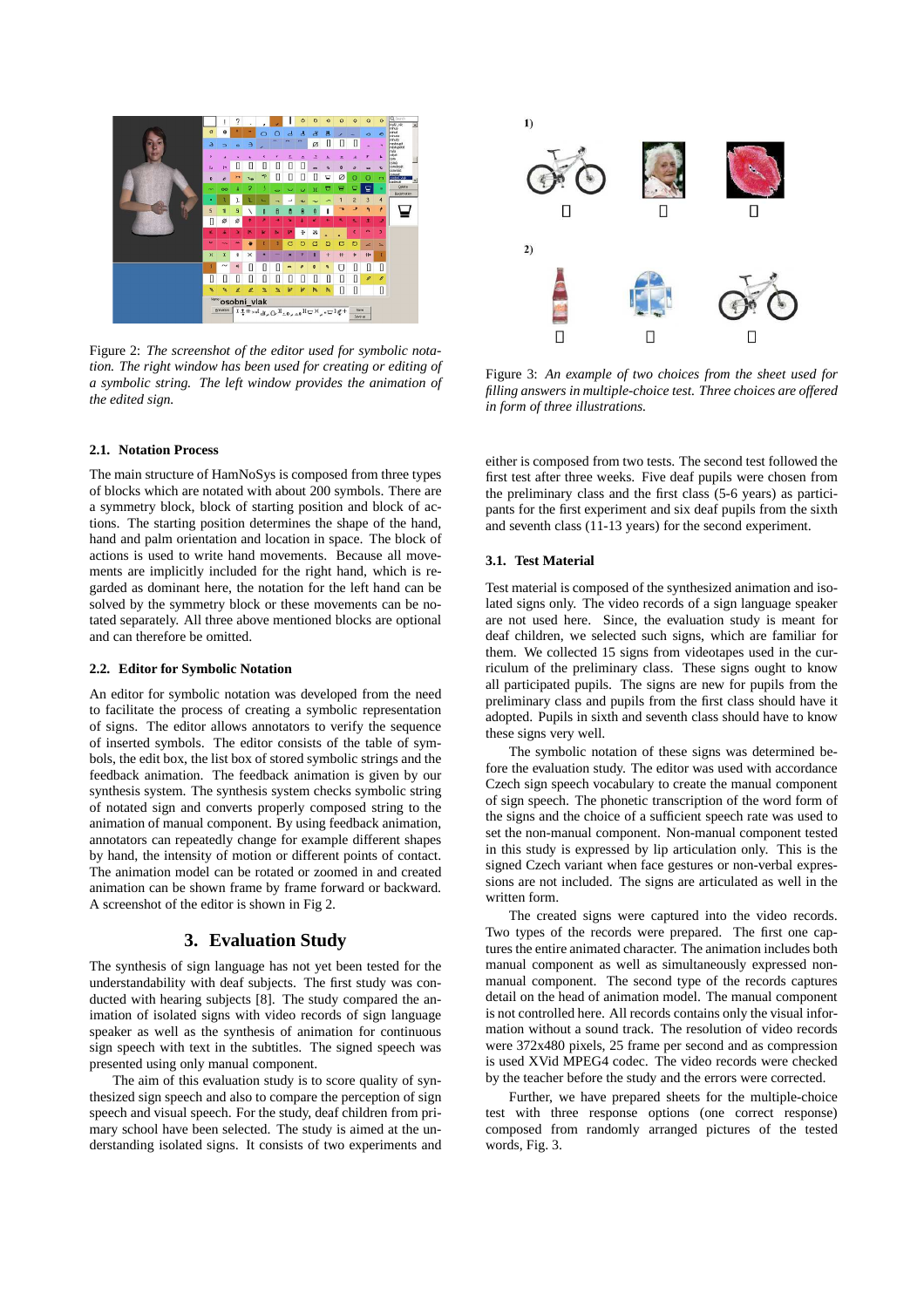

Figure 4: *The result scores of the experiment 1.*

#### **3.2. Procedure**

Tests used in the first and second experiment are composed of two immediately consecutive parts. The signs expressed by first type of record are shown to pupils in the first part. In the second part, the same signs are shown in a different order but expressed only the non-manual component (second type of the records). The second part of the test followed the first part after a short break. The first part tests the overall perception of sign language while in the second, the ability of lip-reading is tested only. It is simplified because the same signs as those in the first part are presented.

The presentation of the records consists in a sequential projection of the tested words on the wall in the classroom by the data projector, Fig 7. Firstly, five extra non-scored words were presented at the beginning of the experiments for the presentation of the various options of the study. Next, we projected ten video records capturing complete sign speech. The picture of signed character on the wall was approximately 30 cm high. In the second part of the test, the size of projected talking head was 30 cm too. The presentation have made through ProRec tool<sup>3</sup>.

The pupils were not familiar with the tested words before the experiments. Also the scribing was prevented. The procedure of first and second experiment was the same. The only difference was in the second experiment when the pupils did not use the sheets of multiple-choice test. This step was taken because older students already achieved in the first test good results. Therefore in this test, pupils recognize the signs without a multiple-choice chance.

# **4. Results**

Tests have been assessed as follows. Pupil got for each correct answer one point and for wrong none point. The similarity of some signs was not taken into account. The mean and standard error of achieved scores are shown in the graphs in Fig. 4 and Fig. 5.

There are two evaluation of the results. The first evaluation tested the hypothesis that pupils filled the multiple-choice test by a chance. It is used the one-sample and one-sided t-test. The planned comparisons are carried out for both tests of the first experiment and for the first test of the second experiment,  $(\alpha = 0.01)$ . The results show significantly better understanding



Figure 5: *The result scores of the experiment 2.*

of the signed speech than a chance (three options, the chance level  $33.3\%$ ,  $p < 0.01$ ). The average 80% success was achieved in the first test of first experiment (t  $(4) = 6.6$ , p = 0.0014) and 85% for the second test (t (3) = 17.91,  $p < 0.001$ ). Better results are achieved in the second experiment with older pupils. There are for the first test on average 95% correct answers (t  $(5)$  = 27.59,  $p < 0.001$ ) and the retesting without the possibility of choosing, on average 80% correct answers.

The evaluation in the same assumptions for the second parts of the tests for lip reading shows significantly better understanding for the first test of the second experiment, the mean score is 62% (t  $(5)= 4.03$ ,  $p= 0.005$ ). The mean score of the re-testing without the choice is only 26%. In the first experiment can not refute that pupils completed this test by chance  $(p > 0.01)$ .

The second evaluation was testing hypothesis that the removal of the non-manual component causes a significant decrease in understanding. Testing is at the same level of the significance,  $\alpha = 0.01$ . It used the one-sided and paired t-test to verify that the mean scores achieved for lip reading are at least identical against variant that the results are worse. The significant decrease of understanding was observed for the first test of the first experiment and for both tests of the second experiment  $(p < 0.01)$ .

The decrease of the score is for the first test of the first experiment 50%, (t  $(3) = 5.98$ ,  $p = 0.002$ ). For the second test of the first experiment, it is not possible to determine a significant decrease, (t  $(3) = 1.89$ ,  $p = 0.0776$ ). The decrease of 33% is observed in the first test of the second experiment,  $(t (5) = 5.0,$  $p = 0.0021$ . The second test from the second experiment has the largest decline,  $54\%$  (t (4) = 4.32, p = 0.0062).

In comparison with the first hypothesis, it may be noted, that despite the significant decrease of understandability, the significant level of understanding in the first test of the second experiment remains for the lipreading condition.

# **5. Summary and Conclusions**

The perception study of sign language and providing the necessary evaluation for further development of synthesis system is the main objective of this paper. The design of sign language synthesis developed at the Department of Cybernetics in Pilsen is mentioned in the first half of this paper. In the second part, the evaluation of the synthesis system is performed. It tests the degree of understanding of isolated signs and explores the decline

<sup>3</sup> available at http://www.phon.ucl.ac.uk/resource/prorec/